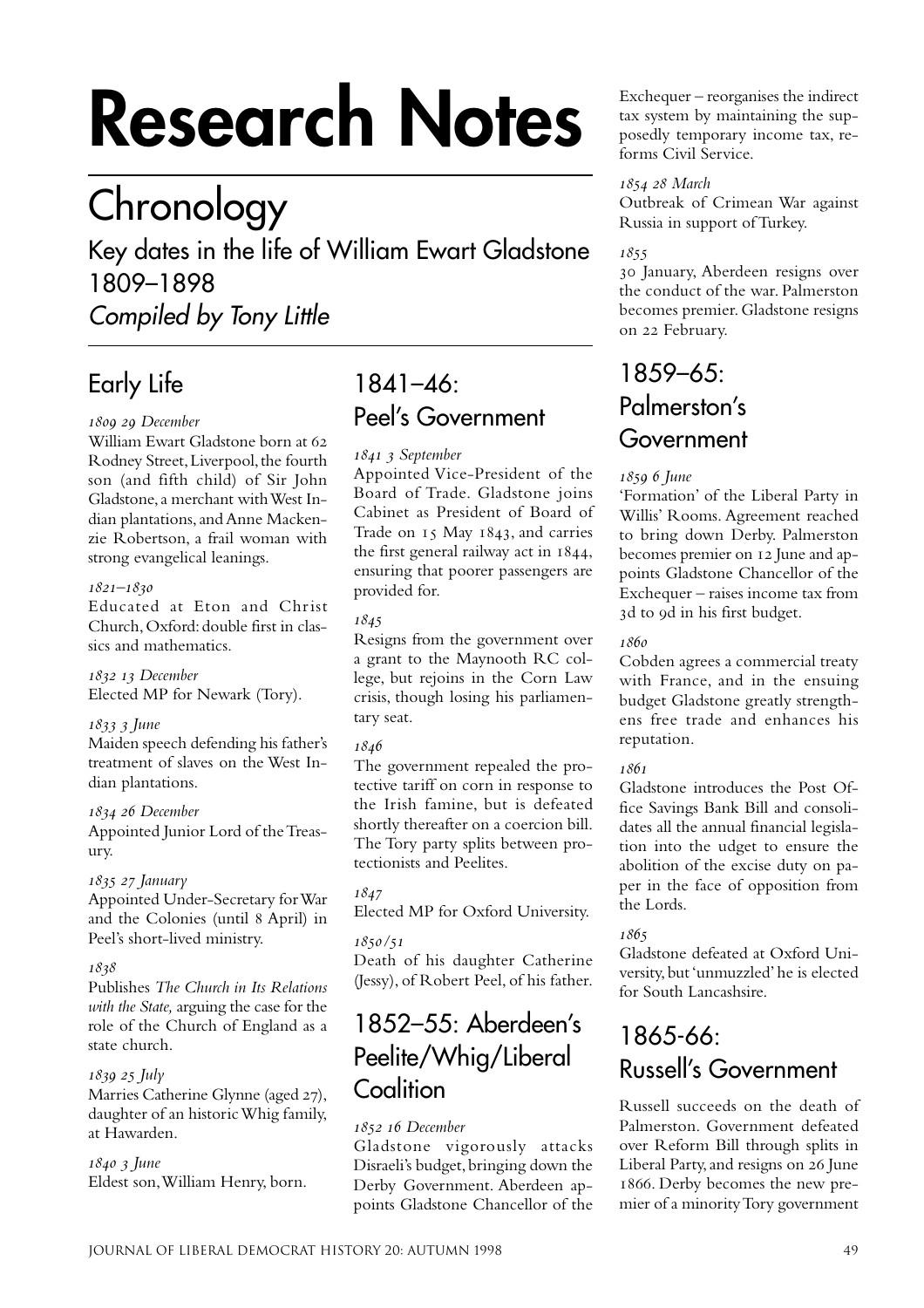and Disraeli introduces a new Reform bill which, thanks to skilful manoeuvering, becomes the second Reform Act in 1867. On Derby's death Disraeli becomes Prime Minister. By 1868 Gladstone is able to regain the initiative through a campaign to disestablish the Church of Ireland.

## 1868-74: Gladstone's First Government

Now MP for Greenwich, Gladstone becomes premier for the first time on 3 December 1868.

#### $1860$

Disestablishment of the Church of Ireland.

#### 1870

Irish Land Reform.Elementary Education Act.

#### $1871$

Abolition of purchase of army commissions.

1872

Secret ballot introduced.

#### 1874

The government is defeated over Irish University reforms in 1873 but limps on to the  $1874$  general election where it is defeated by Disraeli, who achieves a Conservative majority for the first time since the general election.

#### *January*

Retires from Leadership of the Liberal Party, succeeded by Hartington in the Commons and Granville in the Lords.

#### 1876 6 September

Re-entry into politics with publication of *The Bulgarian Horrors and the Question of the East.*

#### *November*

The First Midlothian Campaign – a new style of popular electioneering.

## 1880-85: Gladstone's Second **Government**

Elected for Midlothian, Gladstone becomes prime minister for the second time on 23 April 1880 and combines the office with the Exchequer. An unhappy government, most of whose members threaten resignation at one time or another, its time is largely taken up with:

- Irish land reforms and attempts to suppress rural violence against a background of obstruction of the House of Commons by Irish Home Rule MPs. Obstruction is reluctantly overcome by the now familiar guillotine.
- The Bradlaugh affair, where the MP for Northampton is refused his seat as an atheist and efforts to introduce an affirmation bill fail.
- Third Reform Act of 1884, which brings household suffrage to the counties as well as the boroughs. In debates Gladstone opposes votes for women,
- The Egyptian and Sudanese crises (General Gordon is killed at Khartoum in the Sudan on January 1885, just before a relief force arrives).

 *April* Disraeli dies.

#### *June*

The government resigns after Tories and Irish defeat the budget. Salisbury forms the new government.

## 1886: Gladstone's Third Government

#### *November*

A general election produces a hung Parliament: Liberals 333, Tories 251, Irish Home Rulers 86.

1886

27 January Irish and Liberals combine to defeat the Salisbury government on an amendment to the Queen's Speech calling for allotments for agricultural labourers ('Three Acres and a Cow'). Hartington refuses to join the government and Chamberlain resigns on 26 March over plans for Home Rule. Home Rule Bill introduced April. Defeated on Second Reading (6 June) by thirty votes. Liberals, split into Gladstonian and Unionist groups, are beaten by the Conservatives in the resulting general election. 20 July Gladstone resigns.

#### 1889 25 *July*

Celebrates Golden Wedding Anniversary in London.

#### *October*

Newcastle Programme – a party, not prime ministerial, manifesto.

## 1892–94: Gladstone's Fourth Government

#### *July*

Liberals win general election but with a smaller majority than hoped following splits among Irish MPs after Parnell's divorce. 15 August Gladstone forms fourth government.

#### $1803$

 February Home Rule Bill introduced in Commons and passes Commons stages but defeated in Lords on 8 September.

#### 1894

Gladstone refuses to accept increase in naval expenditure and resigns on March; replaced as Prime Minister by Rosebery. Gladstone remains an MP until the general election of July 1895, which sees heavy Liberal defeat.

#### *May*

Death of Mr Gladstone at Hawarden from cancer . Buried in Westminster Abbey.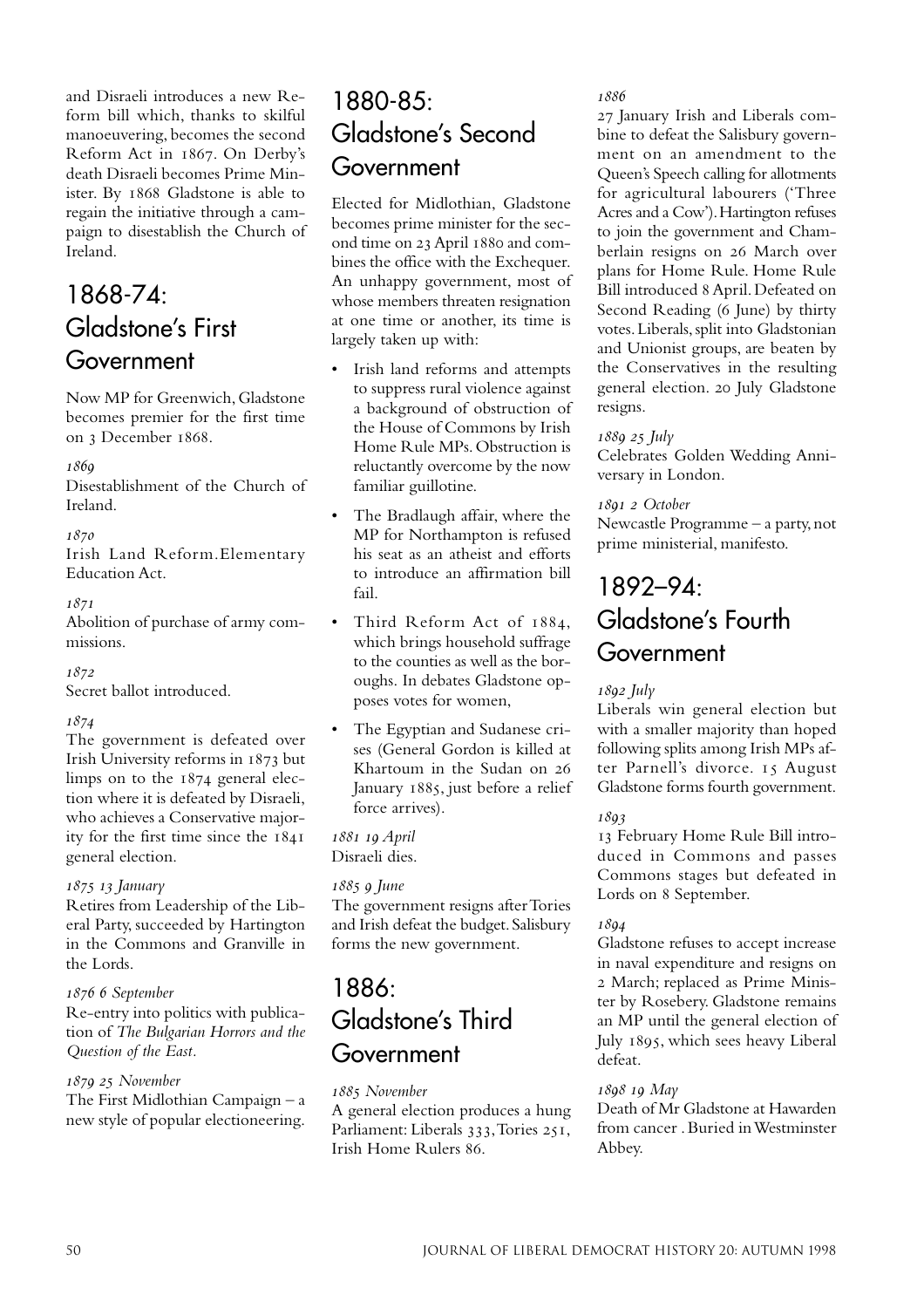## Bibliography Gladstone: Further Reading Compiled by Tony Little

The following very brief list is merely a starting point. Most of the works listed have their own much more extensive bibliographies for the serious student.

## Published sources

*The Gladstone Diaries*: 14 vols: Edited by M. R. D. Foot & H. C. G. Matthew.

Detailed abbreviated daily doings. The skeleton on which Gladstone studies now hang, but not an easy read as they were intended as a personal introspection and ready reference of time spent.

*The Political Correspondence of Mr. Gladstone & Ld. Granville: 4 vols.: Ed.* A. Ramm.

Granville was Gladstone's closest political confidant and friend.

*The Prime Minister's Papers: W. E. Gladstone*: 4 vols.: Ed. J. Brooke & M. Sorenson.

Memos, mostly autobiographical, kept by Gladstone, for the record.

*Gladstone's Speeches*: Ed. A. Tilney Bassett.

14 key speeches covering 535 pages plus an 84-page list of all the major speeches!

*Midlothian Speeches: W. E. Gladstone* Ed. M. R. D. Foot.

A reprint of the key speeches of 1879.

*The Red Earl*, *The Papers of the th Earl Spencer 1835-1910: 2 vols.: Ed. P.* Gordon.

Princess Diana's ancestor was a Gladstonian Cabinet Minister; an insider's view.

#### *The Diary of Edward Walter Hamilton*  $(3 \text{ Vols})$ : Ed D. Bahlman.

One of Gladstone's secretaries and later senior Treasury official. The view of another insider, blurring the line between politics, the civil service and friendship.

## Background

*Nineteenth Century Britain*: A. Wood. A standard 'A' level textbook.

*Politics Without Democracy*: M. Bentley.

Inexpensive paperback which gives a brisk survey of the period with added perspective.

*The Palliser Novels*: 6 vols.: A. Trollope Capture the mood, mores and something of the principal personalities.

*The Crisis of Imperialism 1865–1915:* R. Shannon.

Thought-provoking, poses the problems faced by successive governments and their answers to them.

*The Optimists*, *Themes and Personalities in Victorian Politics:* I. Bradley. How the sometimes contradictory ideas which make up Liberal politics came together.

*The Rise and Fall of Liberal Government in Victorian Britain:*Jonathan Parry.

How the system worked in its prime.

## Biography

#### *Gladstone:* R. Jenkins

Very readable but somewhat headmasterly approach by our former leader in the Lords. Draws heavily on the diaries and Matthew but with the insight of a practising senior minister*.*

*Gladstone –:* H. C. G. Matthew.

Matthew has collected together the introductions to the diaries to form what is probably the best modern biography. Although the opening section dwells heavily on the inescapable religious aspects, do not be deterred.

*Life of Gladstone*:  $2/3$  vols (depending on edition): J. Morley.

Still the unreplaced classic, but a monument which lacks the personal insights and 'warts' expected of a modern life.

*Gladstone 1800-1865*: R. Shannon.

A competitor to Matthew on the early career. Long and detailed but not without humour. Volume 2 may be with us by the end of the year.

#### *Disraeli*: R. Blake.

Gladstone's chief competitor and antithesis. Infinitely preferable to the gossipy newer biography by S. Weintraub.

*Robert Peel: 2 vols.: N. Gash.* 

Peel was Gladstone's first ministerial employer and the mentor who inspired the rest of his career.

### **Politics**

*McCalmont's Parliamentary Poll Book –*: Ed. J. Vincent & M. Stenton.

The election results for every parliamentary constituency over the period, the psephologist's delight.

*British Parliamentary Election Results*: F.W. S. Craig (several vols).

The modern work of reference, more accessible than McCalmont but not subtle enough on party labels in the Gladstonian period.

*Elections and Party Management*: H. J. Hanham.

Political organisation and campaigning in the good old days before central organisation and *Focus*.

*A Diary of Two Parliaments: 2 vols.:* H. W. Lucy.

The *Punch* sketchwriter views the party combat; naturally stronger on